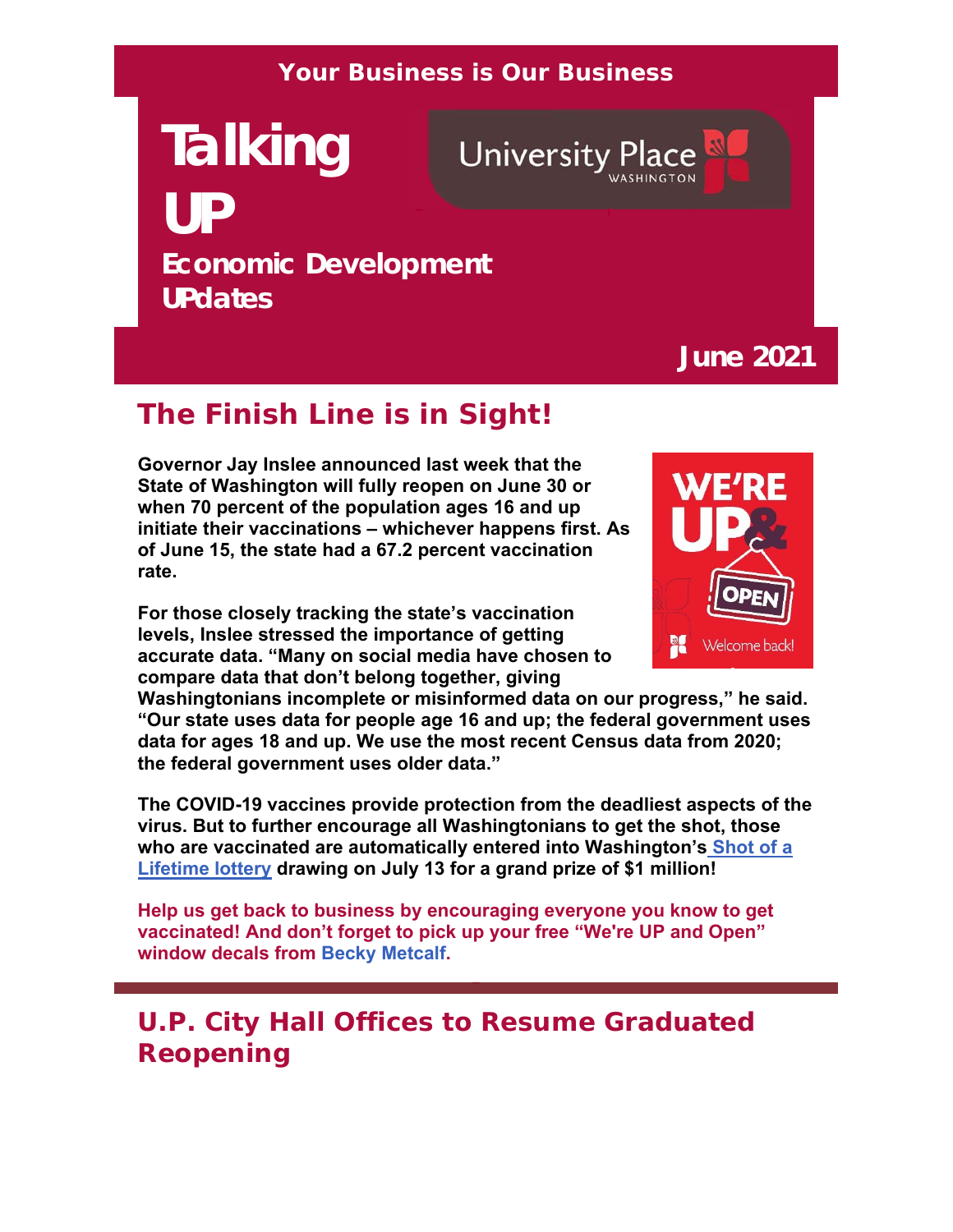

**As the world begins to re-emerge from the pandemic, City of University Place offices will begin to offer in-person hours beginning Tuesday, July 6. Plans call for a resumption of normal hours from 9 a.m. to 4 p.m. daily, pursuant to U.S. Centers for Disease Control, Washington State Health** 

**Department and Tacoma-Pierce County Health Department directives.**

**The goal is to have personnel available to handle all walk-in traffic during those hours, although initially some coverage may be staggered to ease the transition from full remote work to an on-site presence.** 

**Economic Development staff will be available to assist the business community, however, those who wish to stop by are encouraged to call 253.460.5442 or email in advance to set up a time to meet.**

# **May's REcovery Theme: RE-Evaluate Your Marketing Efforts**

*Throughout 2021, each issue of Talking UP will feature an aspect of how you can strengthen and enhance your post-COVID recovery efforts.* 

**Early indications are showing that American consumers are ready to come out of their pandemic-induced hibernation with their wallets open. Airports are packed. Restaurants are cooking. Cash registers are ringing.**

**What is your business doing to capitalize on these eager consumers? This is a good time to re-evaluate your marketing efforts to ensure you are doing all you can to capture their attention and stand out from the crowd.**



**Specifically:**

- **Be aggressive. Don't wait for customers to come to you. Reach out to them. Dust off your email list; update as necessary and then send your contacts a note to let them know your doors are open and you're anxious to see them again. Let them know what's new and why they need to stop by.**
- **Be social. We've said it many times, but it bears repeating: put social media to work to promote your business. Consider flash sales that create a sense of urgency. Offer a special "code" that entitles customers to a certain discount if they share it with you.**